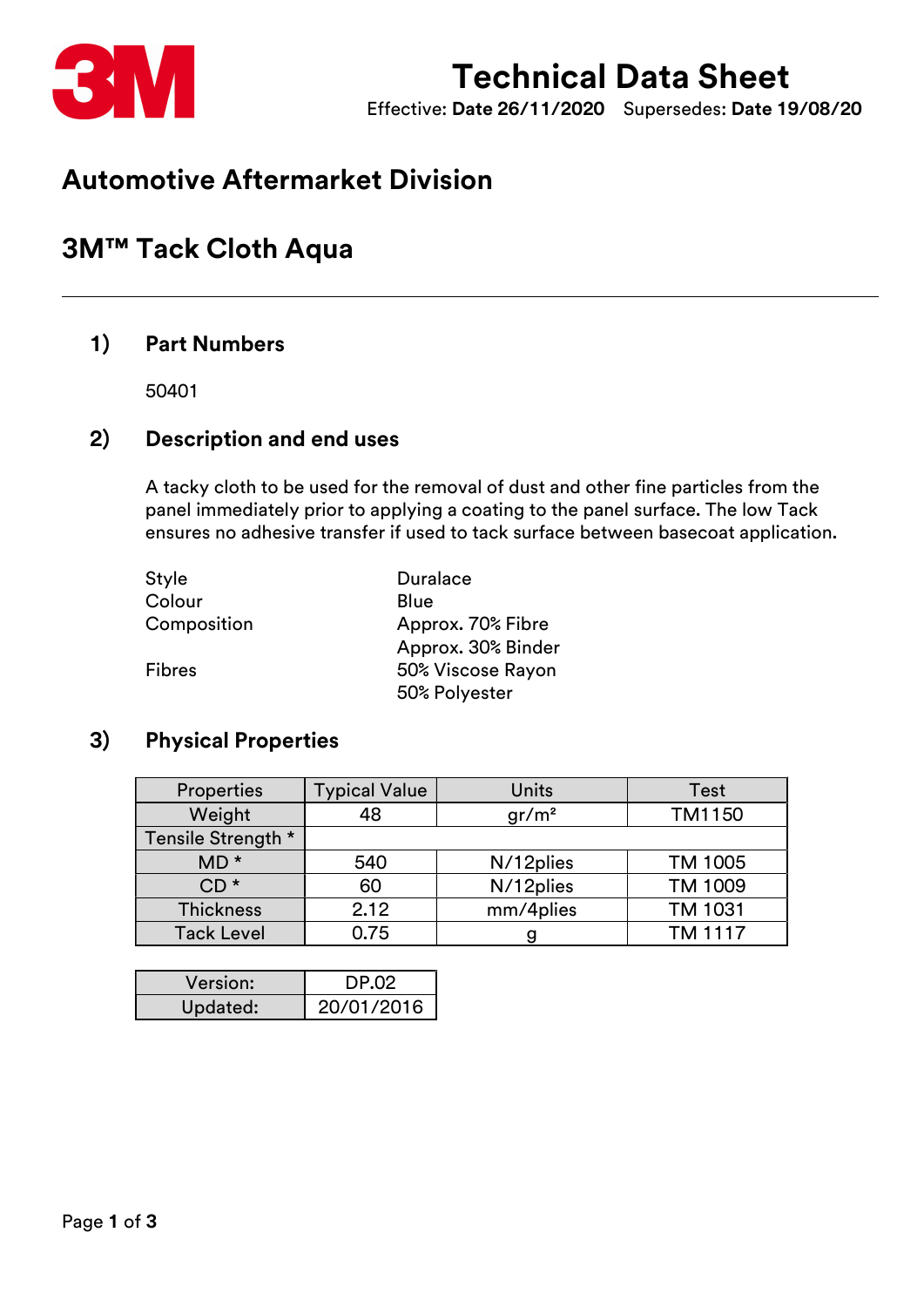



Effective: Date 26/11/2020 Supersedes: Date 19/08/20

## 4) Directions for Use

Degrease panel to be coated with appropriate product (water-based or solvent based) using 3M™ 34567 Professional Panel Wipes to remove any surface contaminants. Then, wipe off any excess degreaser with a clean 3M™ 34567 Professional Panel Wipe until all degreaser is removed from the panel. Remove 3M™ 50401 Tack Cloth Aqua from packaging and wipe Tack Cloth over the panel/s to remove dust and fine particles from the surface of the area to be coated immediately prior to applying coating.

#### 5) Storage

3M™ 50401 Tack Cloth Aqua is supplied in a re-sealable packet. Ensure the packet is sealed after use to maximise product effectiveness. Shelf life is 18 months in normal conditions from production date.

#### 6) Safety

Please refer to the Material Safety Data Sheet or contact your local 3M™ Toxicology Department. 3M™ 50401 Tack Cloth Aqua is designed FOR PROFESSIONAL INDUSTRIAL USE ONLY.

#### 7) Disclaimer

All statements, technical information and recommendations are based on tests we believe to be reliable as at the date of hereof, but the accuracy or completeness thereof is not guaranteed. Please ensure before using the product that it is suitable for your intended use. Since the conditions and methods of use of the product and of the information referred to herein are beyond our control, other than for fraudulent misrepresentation, 3M expressly disclaims any and all liability as to any results obtained or arising from any use of the product or reliance on such information.